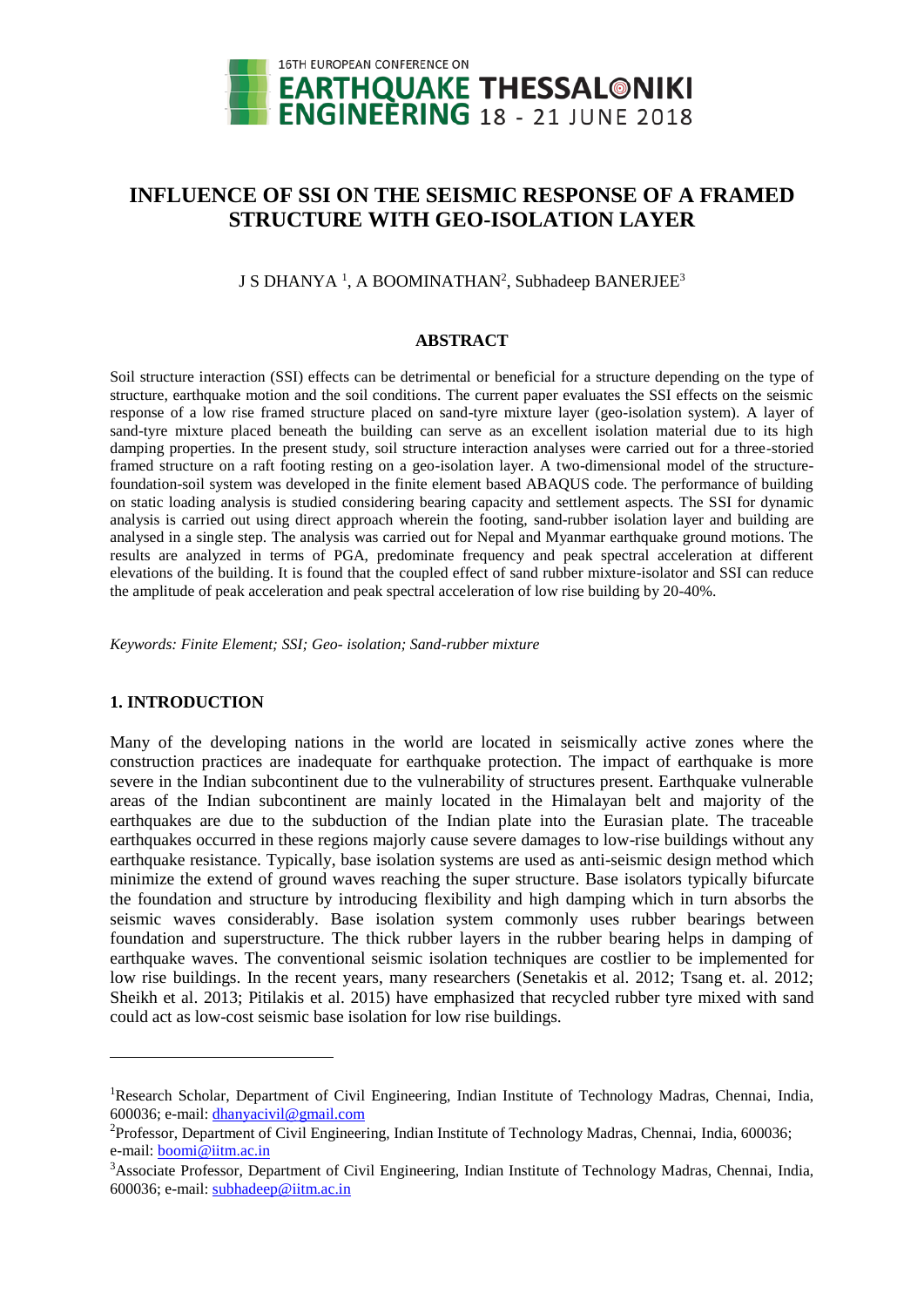In the past, Kirzhner et al. (2006) proposed to replace soil by relatively more elastic materials (including rubber or rubber soil mixture) surrounding a tunnel for noise and vibration absorption. Compacted sand layers are often used as an energy dissipating layer (Li et al. 2016). Scrap tyre-sand mixtures placed below the foundation would partially dissipate earthquake energy within the soil itself before the vibrations reach the foundation and the superstructure (Tsang et al. 2012; Pitilakis et al. 2015). There are quite a number of studies reported in the literature on the static and cyclic behaviour of sand-rubber mixtures (Edil and Bosscher 1994; Zornberg et al. 2004; Hazarika et al. 2011; Anastasiadis et al. 2012). Studies on the use of tyre shreds mixed with concrete further confirm the high durability of tyre shreds (Sukontasukkul and Tiamlom 2012) for long term use. Furthermore, sand-tyre mixtures possess low liquefaction potential due to reduction in excess pore water generation (Hyodo et al. 2007). However, limited studies are available on the performance of sand-rubber layer as seismic isolators for low-rise framed structures. The present study aims at exploring the influence of soil-structure interaction (SSI) on the response of low-rise building with shallow footing isolated using sand-rubber tyre mixture (SRM) layer placed below the footing.

# **2. SOIL-STRUCTURE INTERACTION ANALYSIS**

Kinematic interaction effects of SSI are generally neglected in the fixed base assumption studies which assume that free-field motions and foundation input motion are the same. However, when a structure is subjected to an earthquake excitation, it interacts with the foundation and the soil. Hence foundation motion will be different from free-field motion due to incoherent ground motion, embedment of foundation and wave scattering effect (Stewart et al. 1999). SSI analysis plays a vital role in the study of the response of base isolator structures depending on the types of soil (Alavi and Alidoost 2012). SSI studies are widely popular in the dynamic response of structures in nuclear power plants and bridges due to the massive size of foundations involved (Jaya et al. 2009; Tongaonkar and Jangid 2003). Studies carried out by Novak and Henderson (1989), Kelly (1991) and Dicleli & Buddaram (2006) shows that the SSI effect has a considerable influence on the dynamic characteristics of base isolated structures, which in turn affect its seismic response and efficiency of the isolation layers.

Shallow foundations are often approximated with lumped springs with an assumption that the foundation is supported by a homogeneous, elastic, semi-infinite medium (Gazetas 1991; Wolf 1997). The application of these methods to the seismic analysis of a building structure requires determination of equivalent elastic properties and the fundamental frequency of the structure. However, the above methods may not accurately model the structure-foundation soil-system. Therefore, the most comprehensive approach to solve the SSI problem is through an FE analysis in which complex structural configurations and soil layers can be explicitly modelled. SSI problems are generally solved by direct approach or substructure approach. The direct method of soil-structure interaction is used for the present study in which the soil, foundation, and structure are modelled as one system considering the continuity of the soil medium and the entire analysis is carried out in one step. The direct approach requires infinite boundary to the soil medium, the damping of the material and proper mesh size to ensure transmission of seismic waves.

# **3. NUMERICAL STUDY**

The present study focuses on the static and dynamic performance of building placed on geo isolation layer subjected to earthquake input motions with different frequency content. A conventional low-rise moment resisting 2 storied framed structure with 3 bays was selected for the analysis. The frames are rigidly connected to a raft footing as shown in Figure 1. A layer of geo isolator is placed below the footing and its sides followed by a homogeneous half space. The efficiency of the geo isolator system is analyzed using direct approach of SSI.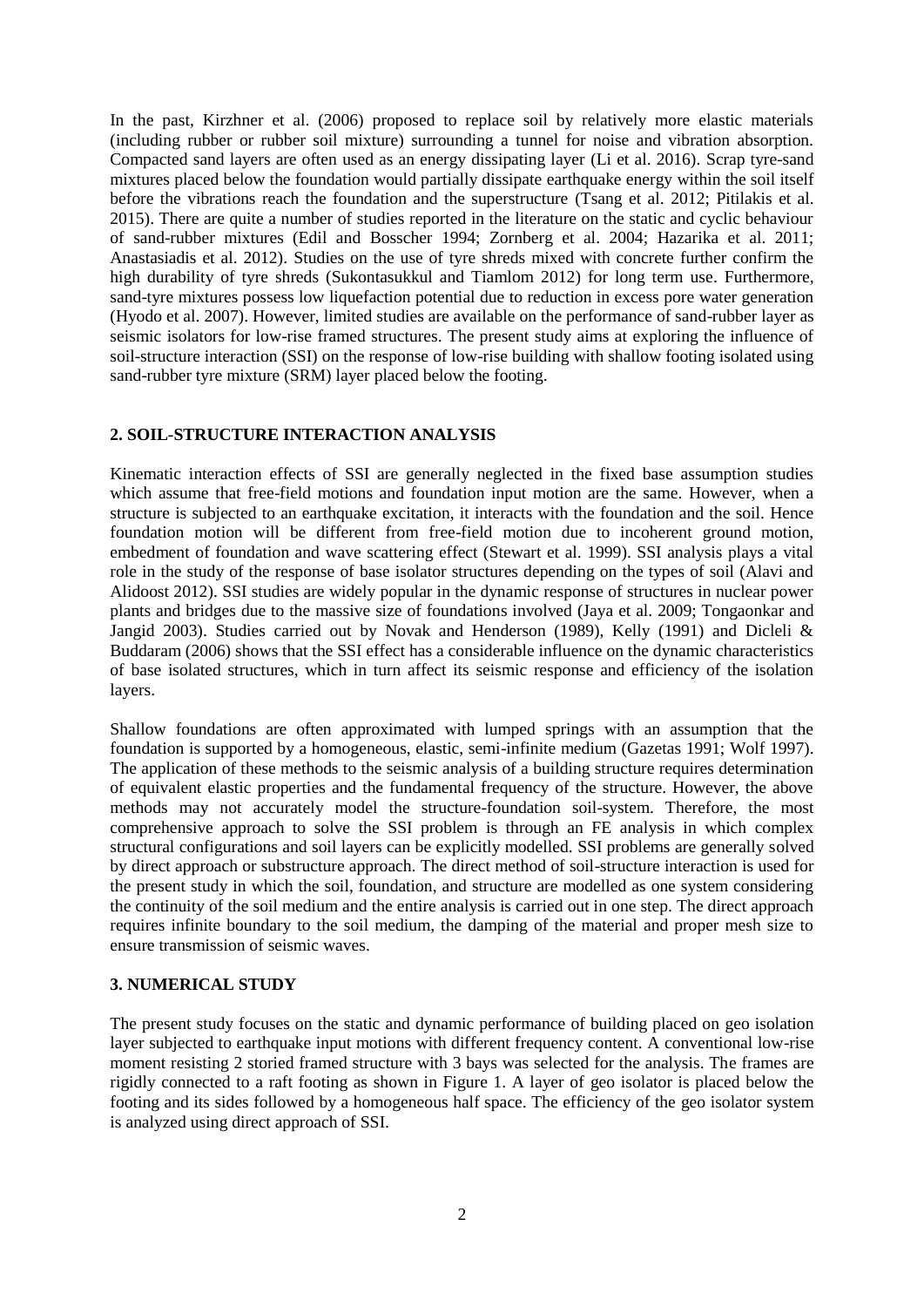

Figure 1. SRM- isolation system used for earthquake protection of building

The numerical modelling of soil- structure system based on the direct approach is carried out using the finite element code ABAQUS 6.14. The two storied 3 bayed framed building with rigid footing as considered in Pitilakis et al. (2015) resting on the soil medium is modelled in the time-domain assuming plane strain conditions as shown in Figure 2. The width (B) and depth of the footing  $(D_f)$  are 20m and 1m respectively. The foundation and superstructure are placed on the geo-isolation system with thickness (T) of 0.1B. The entire structure and geo-isolation system is placed on a 30m thick homogeneous soil medium. The length of soil medium is considered as 200m (10B) to ensure freefield conditions and infinite boundaries are provided at the far field to ensure absorption of outgoing waves thereby preventing wave reflection.



Figure 2. Finite element model of geo isolated structure

# *3.1 Geometry and Material Characteristics of the Model*

Elastic beam-column elements are employed for the simulation of the 2D frame elements with three degrees of freedom. Rectangular sections are used for the simulation of the column and beam sections. Based on the lumped-mass approach, the total mass of the elements is distributed to the nodes of the corresponding frame elements. The size of the FE mesh is adopted considering the frequency content of the input motion and the shear wave velocity of the soil medium. The soil medium is discretized using isoperimetric four-node plain strain continuum elements. The mesh size of the soil medium is varied from 1m x 1m to 5m x 1m. To minimize the wave refraction effects infinite elements were considered in the lateral direction. The frame is modelled using wire elements. Beam profile of cross section 0.35m x 0.35m is assigned to the wire elements.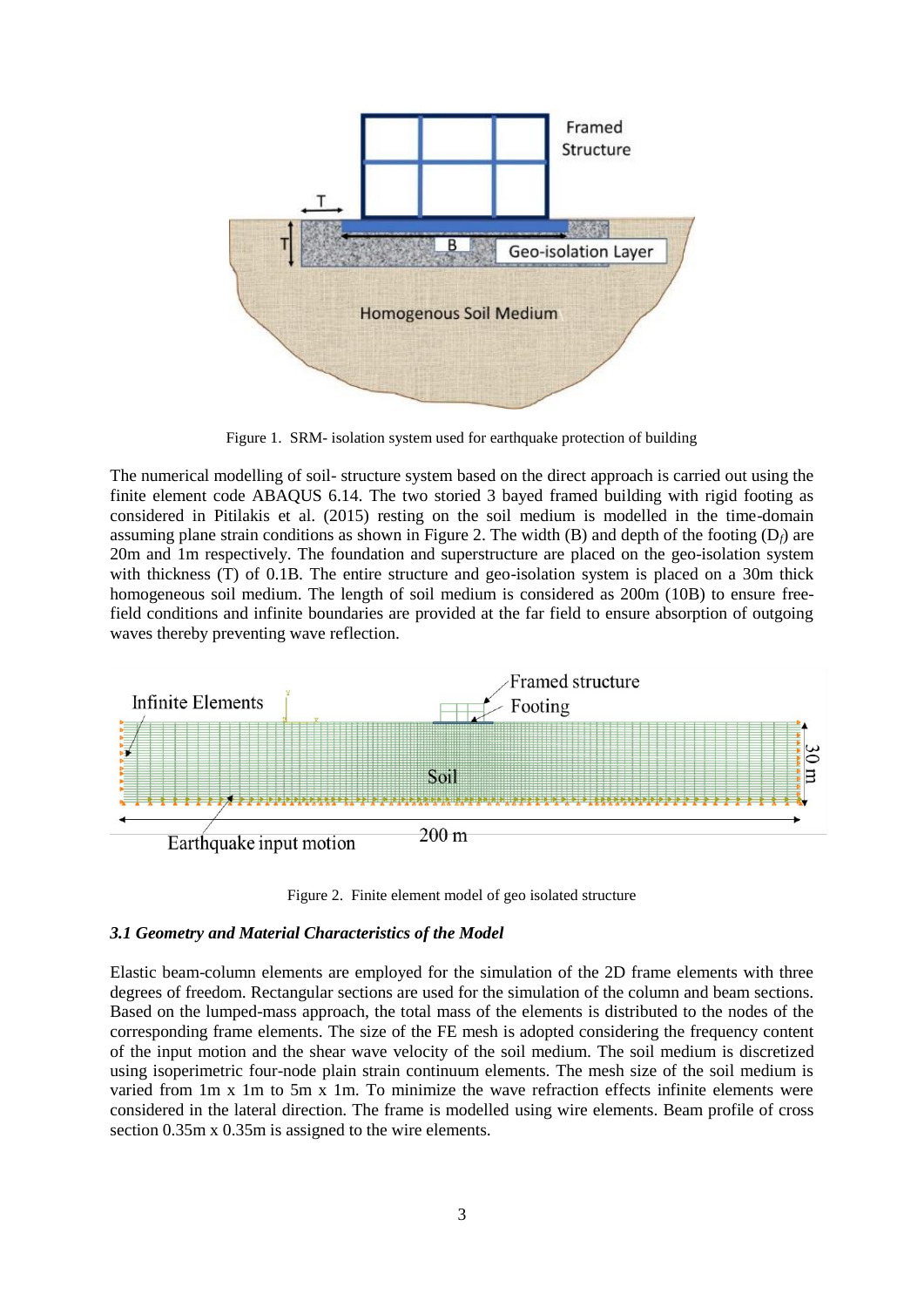Zornberg et al. (2004) and Rao and Dutta (2006) reported that the maximum shear strength and shear modulus increment for sand-rubber mixture occurs when SRM with tire chip content of 20-35% (gravimetric) was used. In the present study, dynamic properties of SRM corresponding to 30% rubber content (Dhanya et al. 2017) is used for geo-isolation layer as shown in Table 1. Soil and geo-isolator are modeled as elastio-plastic materials. The angle of internal friction obtained from consolidated drained test for sand and 30% tyre content are 420 and 350 respectively.

The damping nature of soil and SRM is incorporated in the SSI model using Rayleigh damping coefficient α and β based on the concept of damping matrix (C) which is proportional to mass (M) and stiffness (K) matrices (Ryan and Polanco 2008) as below:

$$
[C] = \alpha [M] + \beta [K] \tag{1}
$$

Strain dependent modulus and damping curves of sand-tyre mixtures obtained from the cyclic triaxial tests (Dhanya et al. 2017) were used in the equivalent-linear procedure to account for non-linear soil behavior. Damping ratio of 10% and 16% were considered for calculating Rayleigh damping coefficient of soil and geo-isolation layer. The concrete footing and frame are modelled with linear elastic properties considering 5% structural damping as listed in Table 1.

The boundary conditions in the FE model is established through fixed support at the base of the soil model by restraining rotation and displacement to ensure the stability of the model to simulate rigid boundary condition equivalent to bedrock. The far-field response was ensured by infinite elements which are placed at the lateral boundaries of the model to minimize reflection of shear wave energy back to the model during dynamic excitations. The footing is considered at the center of the model to avoid boundary effects. Lumped masses are applied at the nodes of the frame. The dynamic analysis was carried by considering dynamic explicit method.

#### *3.2 Input Motion*

In the present study, two horizontal input motions from recent occurred earthquakes Nepal earthquake (2015) and Myanmar earthquake (2016) was used. The Nepal earthquake (2015) recorded in the Himalayan belt represents a medium frequency earthquake (Mw=7.8; PHA=0.14g and predominant frequency=3.5Hz) and the Myanmar earthquake (2016) represents a high frequency earthquake (Mw=6.8; PHA=0.11g and predominant frequency=8Hz) as shown in Figure 3. The horizontal input motions were applied at the base of the soil medium.



Figure 3. Response spectra of input motions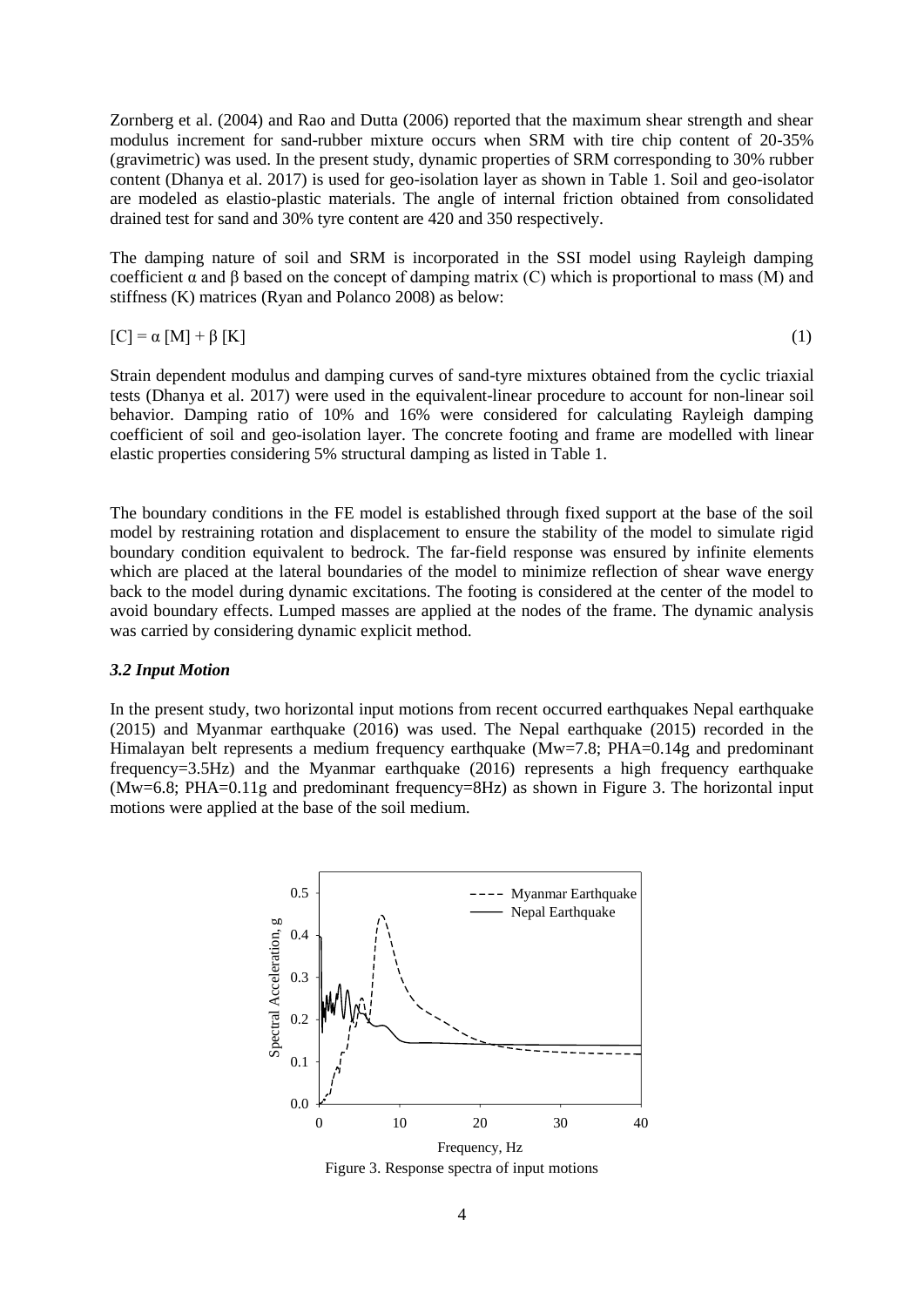| <b>Properties</b>     | Soil  | Sand-tyre | <b>Concrete</b> |
|-----------------------|-------|-----------|-----------------|
| Young's modulus (MPa) | 85    | 60        | 30000           |
| Poisson's ratio       | 0.32  | 0.35      | 0.2             |
| Density $(kg/m^3)$    | 1600  | 1500      | 2400            |
| Damping<br>α          | 0.132 | 1.854     | 0.97            |
| coefficient           | 0.006 | 0.183     | 0.0004          |

Table 1. Material Properties used in numerical model

# **4. RESULTS AND DISCUSSION**

The results of SSI analysis carried out on 2-storied structure considering the effects of geo isolation under static and seismic loading conditions are discussed in this section. The results are presented in terms of bearing pressure and settlement for static loading condition and time histories of acceleration and displacement time histories for dynamic loading conditions.

## *4.1 Bearing Capacity and Settlement of Footing*

Numerical study is carried out to ensure that shallow footing resting on geo-isolation layer is be able to meet adequate bearing capacity and settlement demands. Vertical pressure is applied on the footing at equal increments of 20 kPa until failure occurs. Figure 4 shows the bearing pressure-settlement ratio (s/B) curves for geo-isolated and non-isolated systems. In this case, the settlement ratio is the normalized value of footing settlement (s) to the width of the footing (B). It can be clearly seen that there is a small reduction in bearing capacity for geo-isolated system compared to the non-isolated system. However, at a higher s/B ratio of 0.14%, the ultimate load carrying capacity of geo-isolated system and non-isolated systems are almost the same. This ensures that the performance of footing in terms of bearing capacity is not affected much due to the presence of SRM layer.



Figure 4. Bearing pressure- settlement response under static loading

#### *4.2 Peak Acceleration at Footing and Floor levels*

The earthquake input motion is applied at the bottom of the soil model at a depth of 30m below ground level and the corresponding acceleration-time histories are obtained at the top of the footing and first floor of the building. The computed time history of acceleration at the footing level of building with and without isolation layers is shown in Figure 5 and 6 for Nepal (2015) and Myanmar (2015) earthquake respectively. It is clearly visible from Figures 5 and 6 that the presence of geo isolator reduces the acceleration when compared without isolation system for both input motions. However, the reduction is more predominant for Myanmar earthquake in comparison to Nepal earthquake. The computed peak acceleration at the top of the footing and the first floor is presented in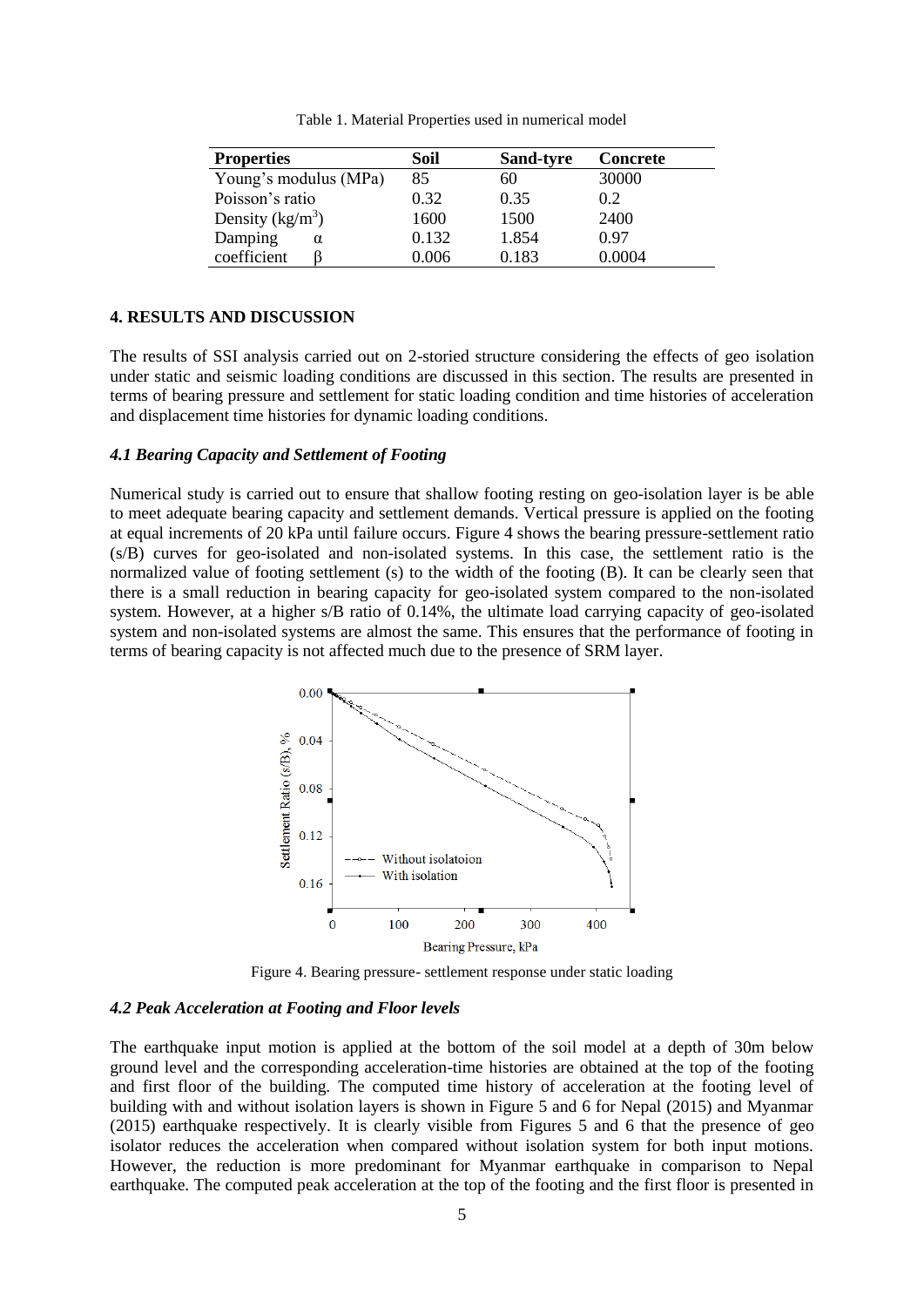Table 2. It can be easily noticed from Table 2 that an average reduction of peak acceleration by 40- 50% occurs for building with geo-isolation layer in comparison to the building without isolation



Figure 5. Acceleration-time history at the footing level for Myanmar earthquake



Figure 6. Acceleration-time history at the footing level for Nepal earthquake

| <b>Type of</b>                   | <b>Level</b>  | Peak acceleration, g |                     |
|----------------------------------|---------------|----------------------|---------------------|
| <b>Building</b><br><b>System</b> |               | Myanmar $(2015)$     | <b>Nepal (2015)</b> |
| without isolation                | Footing (top) | 0.137                | 0.31                |
|                                  | First floor   | 0.15                 | 0.39                |
| With isolation                   | Footing (top) | 0.072                | 0.116               |
|                                  | First floor   | 0.09                 | 1.19                |

Table 2. Peak acceleration at different levels of the building.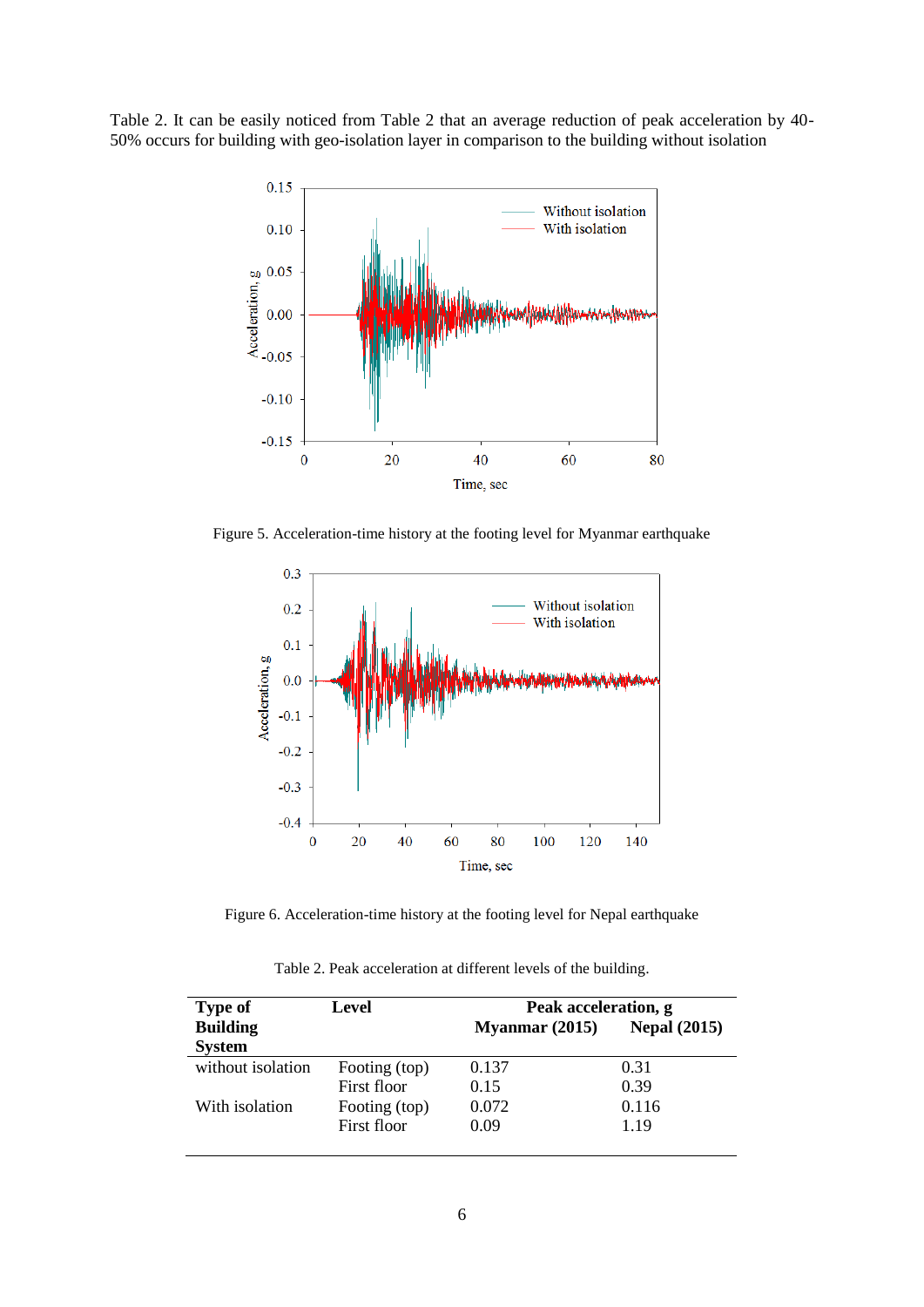#### *4.3 Response Spectra*

The response spectra for 5% damping ratio at the footing level of the building with and without geo isolation is plotted in Figure 7 (a) and (b) for Myanmar and Nepal earthquakes respectively. It can be noticed from Figure 7 that a slight period shift occurs for the isolated building for both input motion considered. But a significant reduction in spectral acceleration at the footing level due to the presence of geo isolator is evident in both the cases of earthquake motions. However, for Myanmar earthquake input motion, the reduction of peak spectral acceleration is significant in comparison to the Nepal earthquake input motion. The shift in natural period is evident in both cases especially for Nepal earthquake. It is also found from Figure 7 that the reduction of peak spectral acceleration at the footing level for geo isolated system is about 20% for Nepal earthquake input motion and 40% for Myanmar earthquake input motion in comparison to the non-isolated system.



Figure 7. Response spectra at the footing level for (a) Myanmar and (b) Nepal earthquakes

#### **5. CONCLUSIONS**

The static and seismic SSI analysis of low-rise building with base isolation using sand-rubber tyre mixture (SRM) layer placed below the footing was carried using finite element code ABAQUS. It is found out from the static analysis that the bearing capacity and settlement aspect of the building is not much affected by the introduction of SRM layer below the footing. The results of seismic SSI analysis show that SRM layer causes a slight period shift and a significant reduction in peak horizontal acceleration and peak spectral acceleration of the building due to the occurrence of a high amount of damping. The beneficial effects of SRM layer are highly influenced by the frequency content of earthquake input motion. The reduction of peak spectral acceleration at the footing level for Geo isolated system is about 20% for Nepal earthquake input motion and 40% for Myanmar earthquake input motion in comparison to the non-isolated system.

## **6. REFERENCES**

Alavi E, Alidoost M (2012). Soil-structure interaction effects on seismic behavior of base-isolated buildings, *Proceedings of the 15th World Conference on Earthquake Engineering*, Lisboa, 3237-3247.

Anastasiadis A, Senetakis K, Pitilakis K (2012). Small-strain shear modulus and damping ratio of sand-rubber and gravel-rubber mixtures, *Geotechnical and Geological Engineering*, 30(2), 363–382.

Dhanya JS, Boominathan A, Banerjee S (2017). Response of soil-tyre mixture subjected to cyclic loading. *Proceedings of the 16 th World Conference on Earthquake Engineering*, Chili,1662.